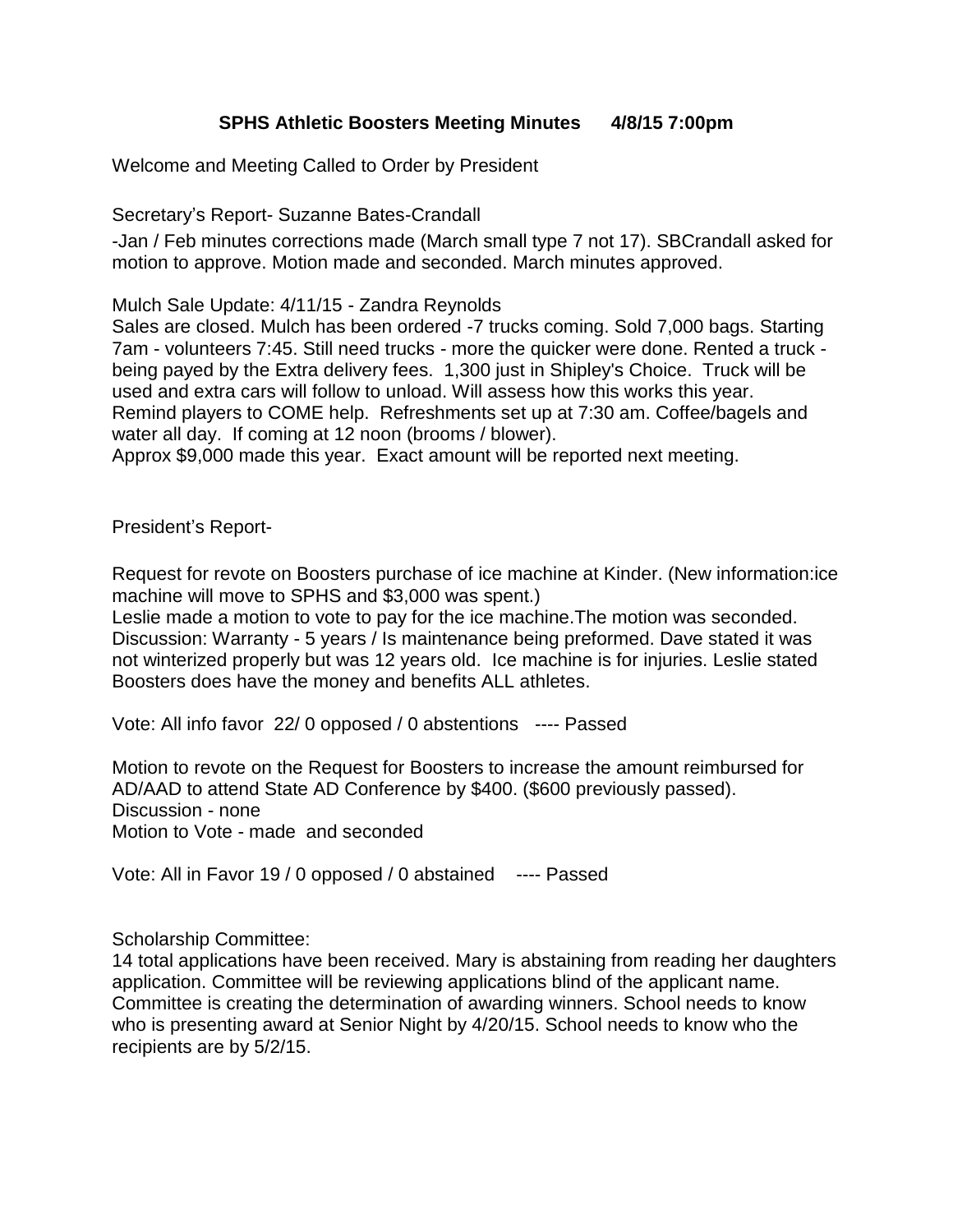Hall of Fame Committee: Chris Meyers reported : Committee re-evaluated the purpose and meaning of the hall of fame. Recommending delay of Next Induction to Spring 2017. It will be held at new school / nominees will see new school / plan to involve student s/athletes in the process. Bylaws for Hall of Fame / Nominating Committee need to be reviewed revised.

Motion: Schedule next SPHS Hall of Fame induction for spring of 2017, to coincide with opening of new school and allow Hall of Fame sub-committee to continue its work to revise existing process, including revision of Hall of Fame by-laws.

Discussion: Dave would like to have a unique structure at new school to present Award winners / would like to limit nominees annually and by-laws need to be revised.

Vote: All in favor 21 / 0 opposed / 0 abstentions

Nominating Committee/Ballot for next year's Booster Board - Leslie shared a ballot - discussed open positions - it is in the Best Interest of the Boosters club to have new Board members every 2 years. Hoping we have a full ballot for May meeting.

Vice President's Report and Fundraising – Nina Nina will follow up with Kinder Concession re: check for Boosters.

Concessions - Sharon Burke \$2,338.50 profit from Winter concessions.

Treasurers' Report –Catherine Myers Any questions please contact Catherine. Nothing other to report.

## Membership Report – Becky Hogan

7 teams 100% / every Spring team over 50%. Becky asked reps to check their membership. Hardships are delicate topic- however have had more than 1 instance where asked for hardship and then family joins. Dave asked to review with coaches. Discussed excel report from On-line registration. Dave volunteered to enter all on report to make more efficient for membership. This will be discussed in the future.

Boosters Representative Liaison Report–Sherry Slattery (not present)

Athletic Director's Report –Dave Lanham

Dave thanked Boosters for revisiting the purchase of ice machine/and AD conference. Paul Joyce retiring - after 20 plus years at SPHS. Dave thanked him for his time/energy. Thanked coaches who are present.

If weather turns this week- there is a chance games will have to be played Saturday.